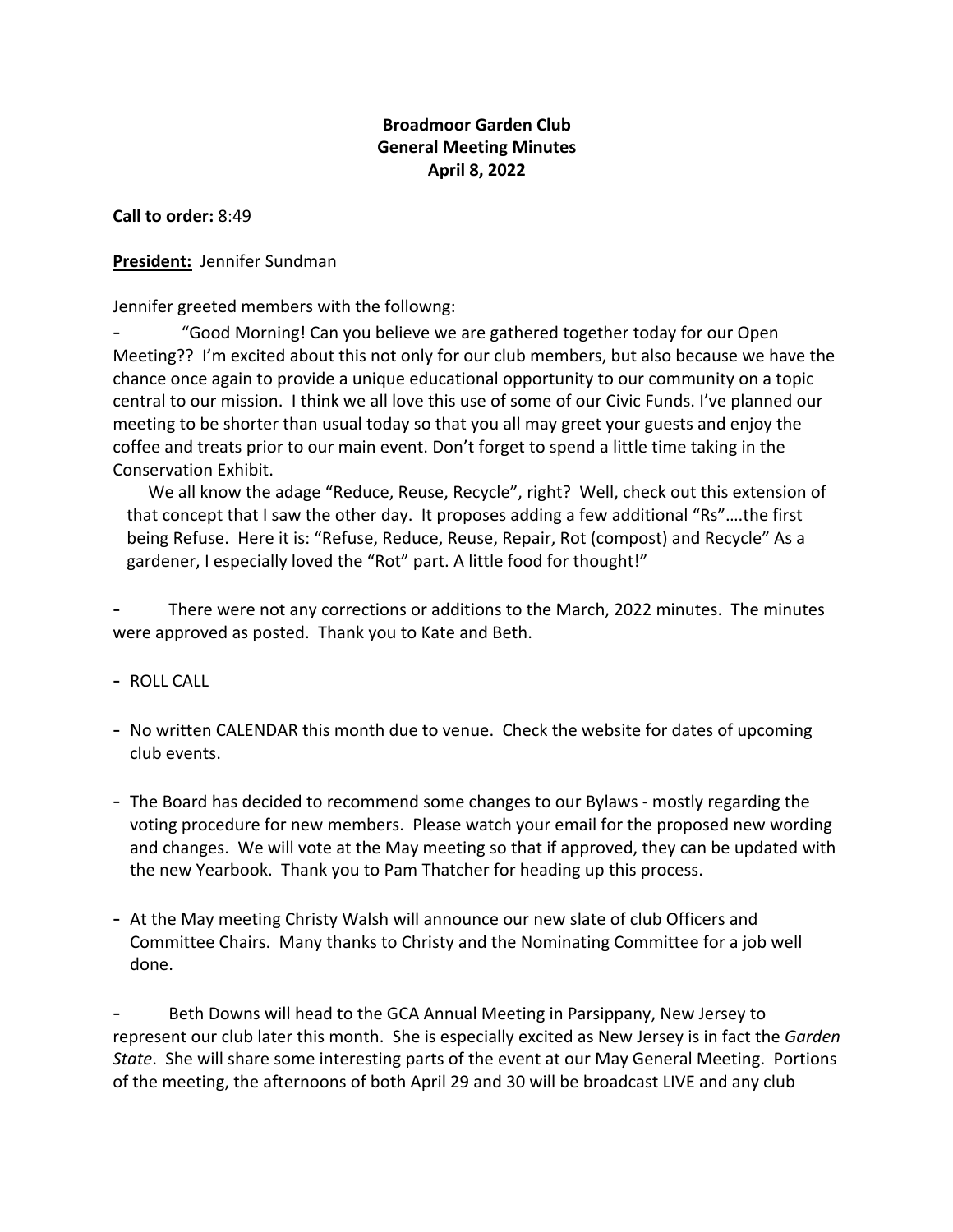member can join in by registering on the GCA website or via the link in the email we all received.

Putting on a successful Open Meeting requires a village. Jennifer wanted to mention a few members who have worked hard to make this meeting a success. "Thank you the Conservation Committee for setting up portions of the exhibit originally created for our London Calling Flower Show, in the lobby - especially Cathy Plush, Susan Sheahan and Susie Ramsay; to Jane Cosper and her committee for spreading the word about our event near and far; to Brigitte for keeping track of the public RSVPs for the event; to Mallory for setting up the BGC email address and auto-reply; to Denise and the Hospitality Committee for coming up with a fun theme for today's coffee and filling the room with flowers, chemistry glass, periodic tables and home-baked treats; to Lisa Stedman for working tirelessly with the church to make sure all of the myriad details were worked out; and to Kay Klunder for inviting, coordinating with and introducing our esteemed speaker. I know this will be an excellent and informative Open Meeting for all attendees."

### **First Vice President:** Pam Thatcher - no report

**Second Vice President:** Anne Bradley - no report

**Recording Secretary:** Kate Wilder - no report

**Corresponding Secretary:** Beth Downs - no report

**Treasurer:** Chelle Mason

Bank balances: Operating \$39,524.27 Money Market \$67,819.27

Annual dues are due next month. You will be able to pay with a check or use Cheddar Up.

#### *STANDING COMMITTEES*

**Awards & Scholarships:** Brigitte Foss - no report

**Civic:** Joan Schulz

Checks for both grants approved at our March meeting have been sent out and approved. Joan read notes of appreciation received from both organizations.

**Conservation:** Cathy Plush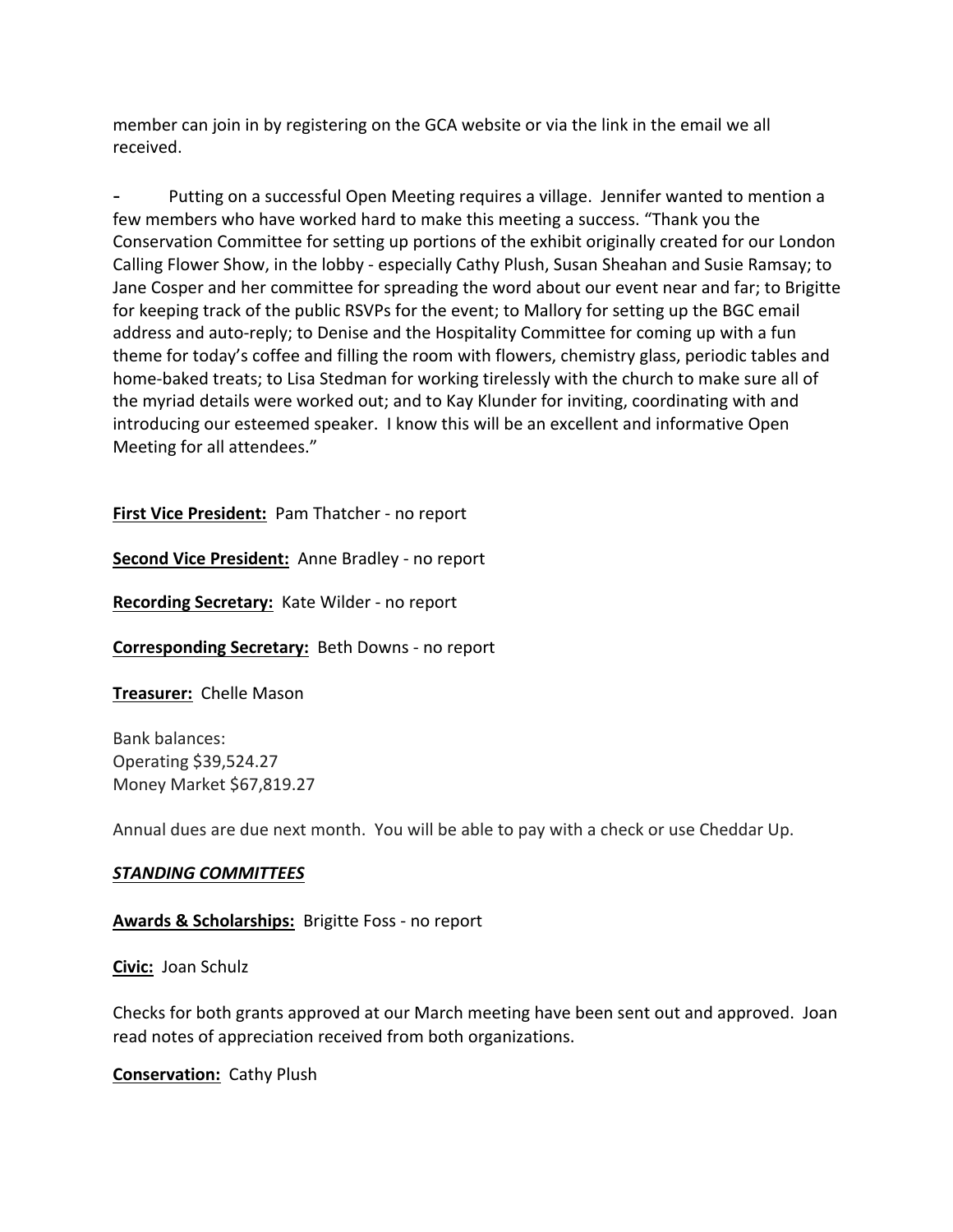-Gardner Scott March 16 at Cathy's house yielded an interesting and informative presentation -Canon City field trip to Desert Canyon and New Roots Farms is scheduled for April 19. Twelve committee members plan to attend.

-Poppies, Pinions, and Peas Update: Had a good meeting with busy content committee along with discussion of design and marketing ideas

# **Flower:** Kristel Hybl

- Floral had a great design and botanical arts presentation with Dodie Jackson from the Garden Club of Denver - held at the Norris Penrose Event Center where our flower show will be in September. Dodie's experience, tips and power point were not to disappoint! Even her fun personality and humor was delightful! About 30 of our members attended and 18 stayed for a casual boxed lunch after.

-A few of Dodie's tips for a successful Floral Arrangement and Botanical Arts were: Neutral vs Intense; Dark vs Light; Warm colors vs Cool colors.

-If you add DRAMA to your arrangement, it will be sure to catch the judge's attention at a flower show and be more interesting overall.

-Botanical Arts includes 2 concepts: embellished (enhancing a man-made object with all dried plant material) or, as in the case with jewelry, made from scratch (designing from all dried plant material an object to resemble wearable jewelry)

-Thanks to Bonnie Grenney for helping with Dodie's presentation!

-We are in the process of putting together the Schedule for the Flower Show. Sign-ups will begin in May. Stay tuned!

# **Horticulture:** Susan Wallnutt

- Nine members of the Horticulture Committee met on March 30 at Summerland Gardens for a Bonsai Workshop. Julie instructed us on the art of pruning, plant characteristics, pot selection and final effect desired. She covered the history of this art form from where it started in China to its adoption and evolution in Japan. The name bonsai is a Japanese derivation of the Chinese word meaning "tray planting". She also gave practical information on the planting and care of specimens as well as light and temperature requirements. We had a great and instructive time. -A Hanging Basket Workshop is planned for May 18, also at Summerland.

# **Hospitality:** Denise Sheridan

Open Meeting Coffee is hosted by Hospitality Committee.

- May Hostesses are Anne Bradley, Lynn Cool, Cathy Plush, and Mary Weller. Meeting will be held at CMCC.

Denise will have the Sign-Up sheets for next year's hostess duties available at the May meeting. She will send an email out in April to those of you who are on next year's list to let you know.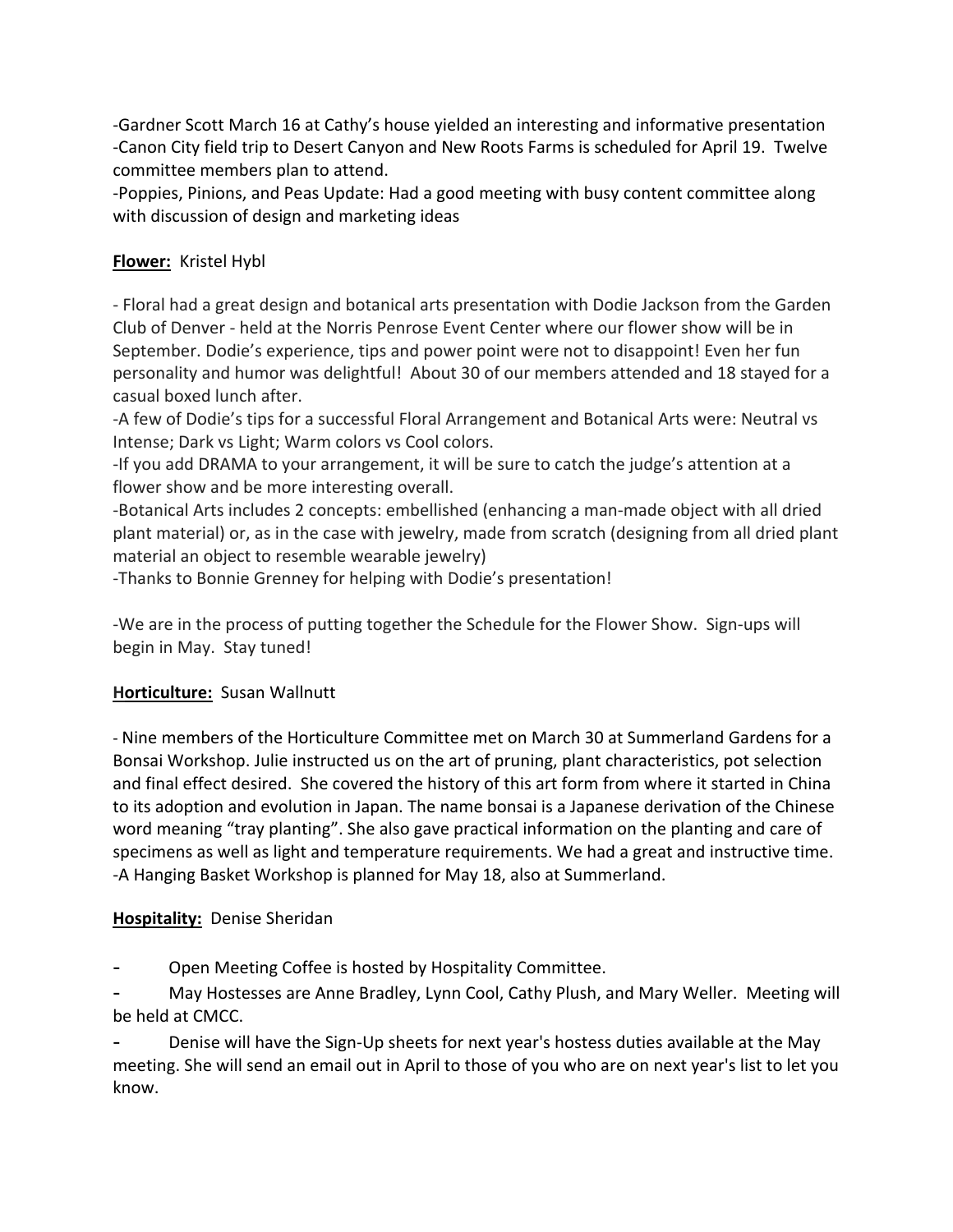### **Photography:** Mallory Sharp

- March 31 GCA photography conference was recorded and each individual presentation can be viewed by any interested BGC member by logging onto the GCA website. -Committee will meet at CMCC on April 27th at 9:00am for a run-through of the May Photography Program

### **Program:** Lisa Stedman

- Committee had a great March meeting and all programs are now lined up for the coming year. They will be unveiled at our May Meeting.

- Today we will hear from ethnobotanist and GCA Honorary Member Dr. Paul Cox who will share his important and fascinating research with us.

Dr. Cox personally thanked our club for nominating him as an Honorary GCA Member and expressed how much it meant to him. He also presented Jennifer Sundman with a copy of his book.

Our May meeting will be hosted by our club Photography Committee - you won't want to miss it!

**Public Relations:** Jane Cosper, no report.

**Ways & Means:** Kate Faricy, no report.

**Yearbook:** Derry Adams

Please note that Talisman Ford has a new email address: michaelandtalisman@comcast.net

#### **ANNOUNCEMENTS**

There was not any further business, the meeting is adjourned.

**Adjourned:** 9:30